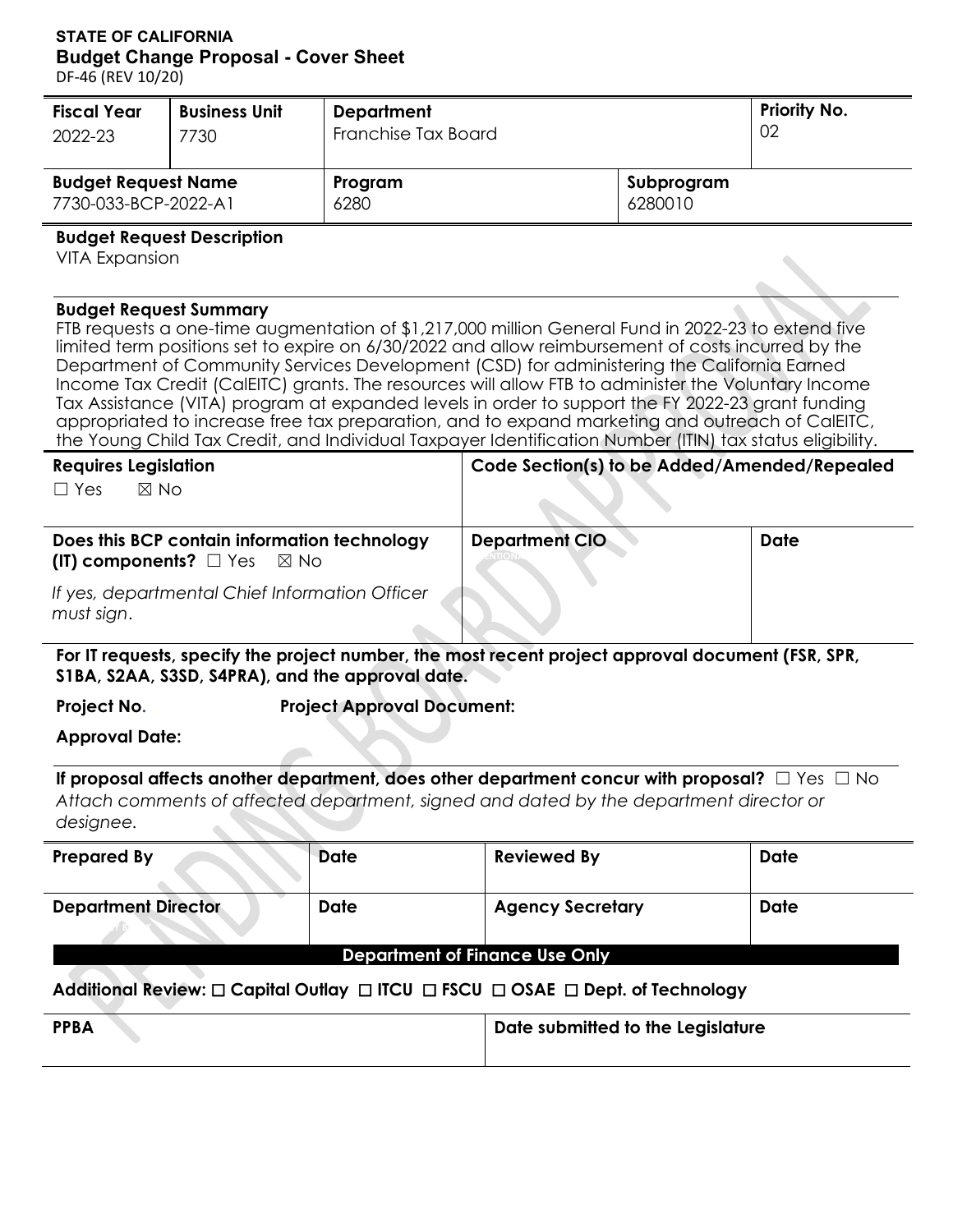### **A. Budget Request Summary**

FTB requests a one-time augmentation of \$1,217,000 million General Fund in 2022-23 to extend five limited term positions set to expire on 6/30/2022 and allow reimbursement of costs incurred by the Department of Community Services Development (CSD) for administering the California Earned Income Tax Credit (CalEITC) grants. The resources will allow FTB to administer the Voluntary Income Tax Assistance (VITA) program at expanded levels in order to support the FY 2022-23 grant funding appropriated to increase free tax preparation, and to expand marketing and outreach of CalEITC, the Young Child Tax Credit, and Individual Taxpayer Identification Number (ITIN) tax status eligibility.

### **B. Background/History**

In 1977, FTB implemented a volunteer tax preparation program. At that time, FTB called the program the volunteer tax assistance program (VTAP). In 1988, FTB and the Internal Revenue Service (IRS) joined together in a partnership and changed the name to the statewide VITA program. The objective of the statewide VITA program is to provide free community based, easily accessible income tax assistance to individuals who need help in completing federal and state income tax returns. Because nonresident and part-year resident returns can be complex, assistance is limited to full-year residents. The statewide VITA program is recognized as an effective, proactive vehicle that provides much needed assistance to individuals with limited income, who cannot afford to pay a tax preparer or buy tax preparation software. FTB is committed to providing quality and timely education and outreach efforts. With the statewide VITA program, FTB is able to:

- Work with volunteer coordinators at various California sites.
- Work with the IRS to develop a joint volunteer packet for fairs and other events.
- Provide state tax law training to military personnel.
- Target community agencies and request sponsorship of VITA sites or volunteers.
- Provide more focused marketing.
- Publicize sites to taxpayers needing assistance.

Over the years, tax laws have grown increasingly complex and has increased demand for products and services that assist taxpayers in meeting their filing obligations. The number of tax return filings has also increased due in part to increased populations, and stimulus and relief programs tied to tax return filings. Recent legislation that added to the complexity of tax preparation and increased the questions and communications from partner organizations include: Federal Tax Reform, Health Care Mandate, American Rescue Plan Act, Golden State Stimulus I & II, Young Child Tax Credit, and ongoing enhancements to the Earned Income Tax Credit.

In addition to increased complexities in tax law, one-time grant funding by the legislator and the governor to increase education and outreach of EITC and free tax preparation over the last several years has also necessitated additional services from the VITA program for EITC filers. The chart below shows the breakdown of one time statewide funding for the past four years: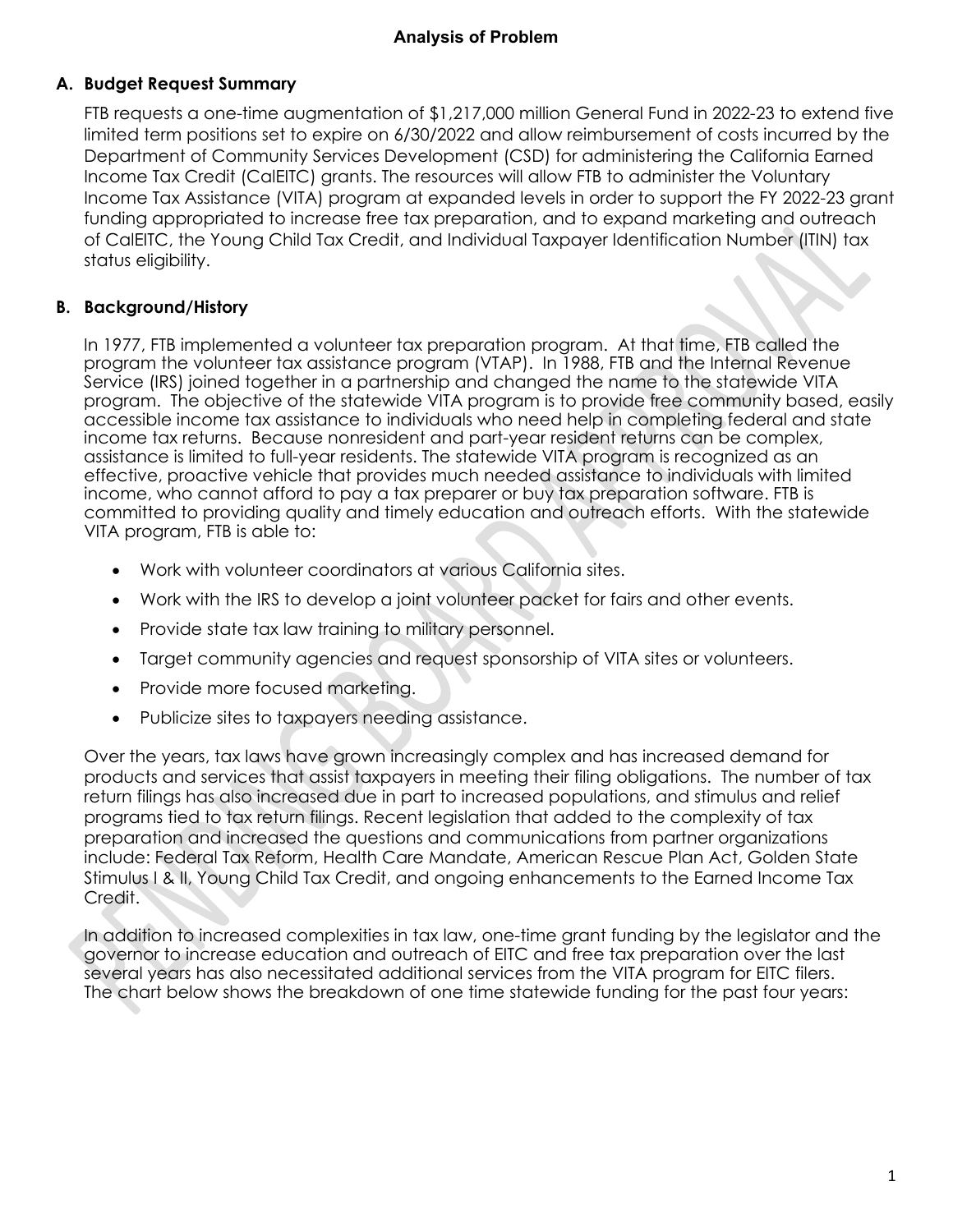| <b>Fund Allocations</b>  | 2018-19     | 2019-20      | 2020-21     | 2021-22      |
|--------------------------|-------------|--------------|-------------|--------------|
| Free Tax                 |             |              |             |              |
| Preparation              | \$4,900,000 | \$5,000,000  | \$1,750,000 | \$5,250,000  |
| (CalEITC)                |             |              |             |              |
| Marketing &              |             |              |             |              |
| Outreach                 | \$5,000,000 | \$5,000,000  | \$3,250,000 | \$9,750,000  |
| <b>Total Legislature</b> |             |              |             |              |
| <b>Funding</b>           | \$9,900,000 | \$10,000,000 | \$5,000,000 | \$15,000,000 |
| FTB self-funded          |             |              |             |              |
| limited term VITA        |             |              |             |              |
| staff                    | \$455,000   | \$548,000    | \$0         | \$0          |

Because of the Legislature's grant funding, which was distributed to community based and nonprofit organizations based on a competitive process, FTB had to increase the VITA support efforts to ensure the work done by the grantees was successful. In 2018, FTB anticipated the need for additional training of volunteers and site organizers. As a result, in 2018-19 and 2019-20, FTB selffunded five limited term positions to increase outreach efforts, create video training, and update procedures.

The results of the increased staffing in 2018-19 are listed below:

| <b>Fiscal Year</b>                                | 2017-18 | 2018-19 (with<br>$5$ LTs) <sup>1</sup> | 2018-19<br><b>Growth Rate</b> |
|---------------------------------------------------|---------|----------------------------------------|-------------------------------|
| <b>State Outreach Meetings</b>                    | 6       |                                        | 60%                           |
| <b>Training Events</b>                            | 23      | 69                                     | 200%                          |
| Individuals Trained                               | 690     | 2,070                                  | 200%                          |
| e-Bus Coordination Efforts<br>(mobile VITA sites) | 25      | 60                                     | 140%                          |
| Webinars                                          |         |                                        | 100%                          |
| Military Training                                 | 9       |                                        | 10%                           |

Footnote 1: 2018-19 was the last normal year prior the COVID 19 pandemic affected the services and events of VITA and partners.

Following is the Resource History and Workload History for the program:

| <b>Resource History</b><br>(Dollars in thousands) |         |         |         |         |         |  |  |  |  |  |
|---------------------------------------------------|---------|---------|---------|---------|---------|--|--|--|--|--|
| <b>Program Budget</b>                             | 2016-17 | 2017-18 | 2018-19 | 2019-20 | 2020-21 |  |  |  |  |  |
| Authorized<br><b>Expenditures</b>                 | 635     | 643     | 1,114   | 1,189   | 673     |  |  |  |  |  |
| <b>Actual Expenditures</b>                        | 620     | 665     | 870     | 806     | 608     |  |  |  |  |  |
| Revenues                                          | N/A     | N/A     | N/A     | N/A     | N/A     |  |  |  |  |  |
| <b>Authorized Positions</b>                       | 6       | 6       | 6       | 6       | 6       |  |  |  |  |  |
| <b>Filled Positions</b>                           | 5.5     | 5.8     | 8.5     | 7.3     | 6       |  |  |  |  |  |
| Vacancies                                         | 0.5     | 0.2     | $-2.5$  | $-1.3$  | 0       |  |  |  |  |  |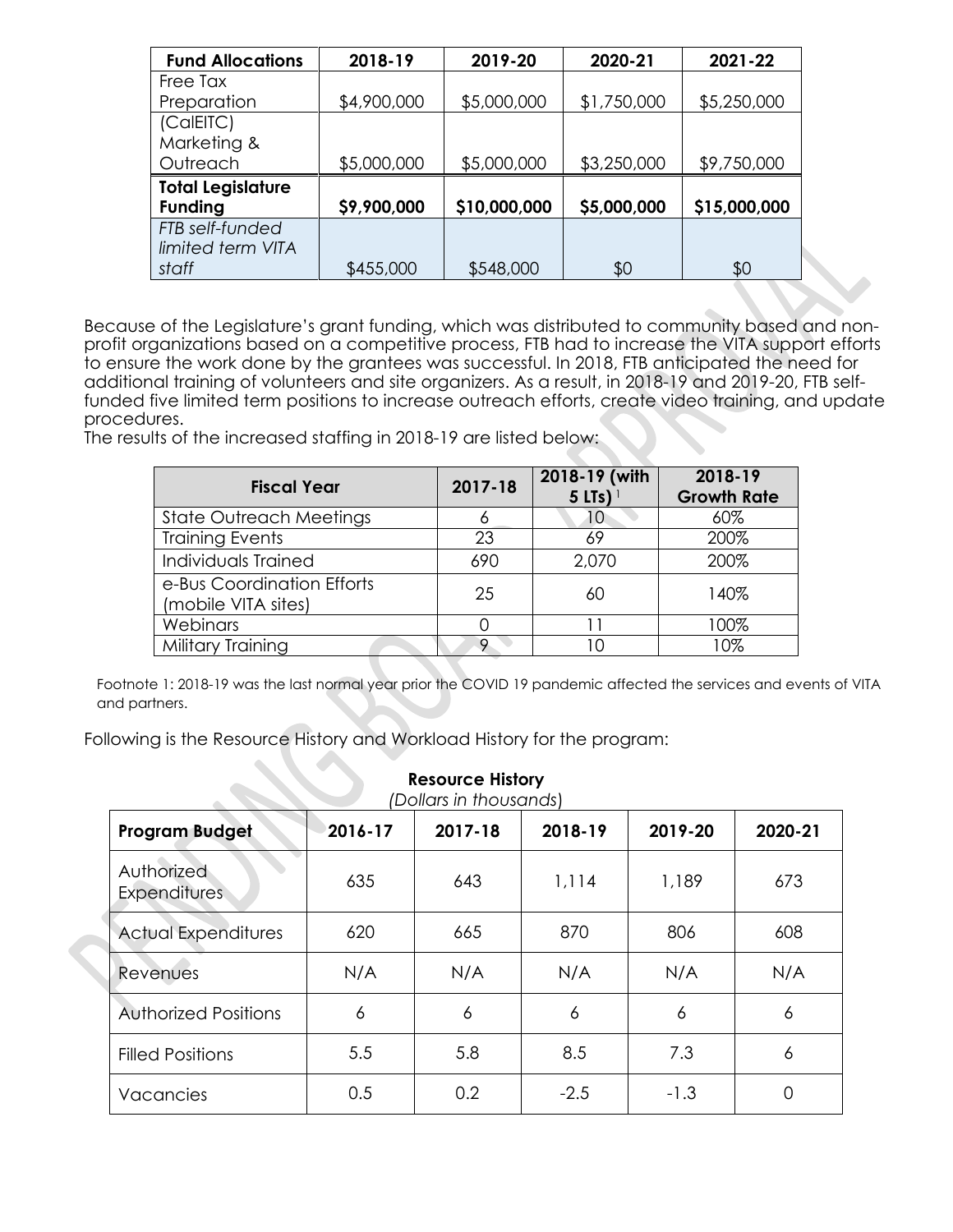| <b>Workload Measure</b>                              | 2016-17 | 2017-18        | 2018-19         | 2019-20 | 2020-212 | 2021-223         |
|------------------------------------------------------|---------|----------------|-----------------|---------|----------|------------------|
| <b>VITA Prepared</b><br>Returns Processed            | 298,000 | 319,000        | 320,000         | 235,000 | 173,000  | TBD <sup>4</sup> |
| <b>State Outreach</b><br>Meetings                    | 6       | 6              | 10              | 11      | 7        | 4                |
| <b>Training Events</b>                               | 20      | 23             | 69              | 63      | 29       | 30               |
| Individuals Trained                                  | 500     | 600            | 2,070           | 3,000   | 1,410    | 1,559            |
| e-Bus Coordination<br>Efforts (mobile VITA<br>sites) | 11      | 25             | 60              | 53      |          | 0                |
| Webinars                                             | 0       | $\overline{0}$ | 11              | 13      | 13       | 13               |
| Military Training                                    | 10      | 9              | 10 <sup>°</sup> | 8       | 7        | 7                |

Footnote 1: The COVID 19 pandemic impacted the number of tax returns processed in 2019-20. It did not affect the other data as most of the training efforts had concluded prior to February 2020, when the pandemic took hold. Footnote 2: The COVID 19 pandemic affected the services and events of VITA and partners.

Footnote 3: The figures are year-to-date through mid-November 2021 and continue to be impacted by COVID-19 pandemic protocols.

Footnote 4: The actual filing of tax returns starts in January 2022.

In 2021-22, FTB received five one-year limited term positions to support enhanced VITA services and sites as a result of the grant funding authorized in this year. With these additional resources, the VITA team was able to maintain services to our VITA partners and community events. These additional resources allowed FTB to support and resolve any issues with the tax preparation software and served as liaison with the Internal Revenue Service (IRS). While COVID restrictions hampered FTB's ability to participate in in-person outreach meetings, training events, and mobile VITA sites, FTB was able to rely on webinars to deliver the much needed trainings. The chart below compares activities in 2017-18 (where there was no additional resources, FTB redirected or external augmentation) with the activities of 2021-22, where FTB received limited term positions.

| <b>Fiscal Year</b>     | $2017 - 18$ | $2021 - 22^2$<br>(with $5$ LTs) | 2021-22<br><b>Growth Rate</b> |
|------------------------|-------------|---------------------------------|-------------------------------|
| <b>Training Events</b> | 23          | 30                              | 76%                           |
| Individuals Trained    | 690         | 1,559                           | 126%                          |
| Webinars               |             | 13                              | 100%                          |

Footnote 1: 2017-18 was a year prior Legislature's increase of education and outreach grant funding. Footnote 2: The figures are year-to-date through mid-November 2021 and continue to be impacted by COVID-19 pandemic protocols.

With the anticipated FY 2022-23 grant funding of \$10 million, resources will be needed to deliver additional services in support of the grantees and taxpayers. The extension of these 5 limited term positions will allow FTB to maintain the expanded levels of service to the community.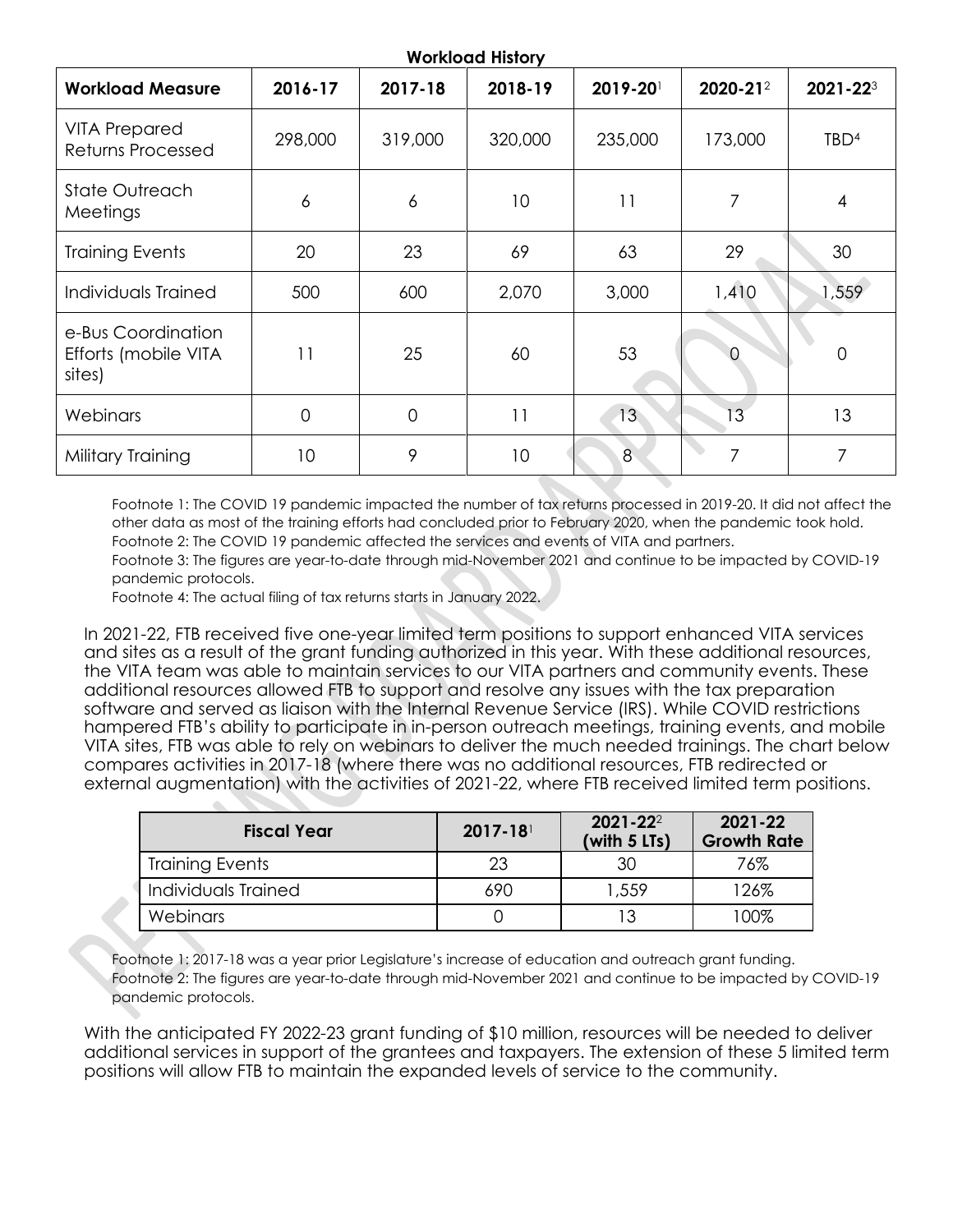#### **C. State Level Consideration**

This proposal is consistent with FTB's mission "to help taxpayers file tax returns timely, accurately, and pay the correct amount to fund services important to Californians."

**FTB Strategic Plan Considerations:** This proposal supports the following FTB Strategic Plan Goals:

**Goal 1: Exceptional Service** states: "Strive to continuously enhance our customers' experience."

• Strategy 1.1: Evaluate customer experience needs across all service channels; develop and implement solutions to meet those needs.

**Goal 2: Effective Compliance** states: "Fairly administer the law to ensure taxpayers file and pay the correct amount."

• Strategy 2.2: Improve data, information, and knowledge sharing with the tax community and government partners.

#### **D. Justification**

The statewide VITA team administers the program to assists low-income individuals, senior citizens, and military personnel in filing personal income tax (PIT) returns. The program provides the following types of assistance:

- personal income tax
- tax counseling for the elderly (TCE)
- VITA military

The VITA volunteer program provides free assistance to individuals who need help in completing federal and state income tax returns. Since fiscal year 2018-19, one-time grant funds have been appropriated to support the efforts of community-based organizations and non-profits to maximize program participation for both the federal EITC and CalEITC claims. The grant funding also seeks to expand free tax preparation sites and services throughout California. As a result, FTB has enhanced the VITA program to support the additional volunteers and VITA sites funded by the grants. These resources are requested to ensure FTB is able to support these local entities receiving grant funds.

Additionally, to support the distribution of grant funding, FTB has entered into an Interagency Agreement (IA) with the Department of Community Services and Development (CSD) to issue and manage the grants awarded to various nonprofit and community based organizations. The IA includes fees for administering the grants and FTB is responsible for reimbursing CSD for these costs.

In 2021-22, FTB received funding for both of these costs – staff resources, and funding to cover administrative costs for CSD. In other years, FTB was able to redirect some resources to cover these costs but FTB is unable to continuing absorbing these costs without impacting other workloads.

The proposed budget for 2022-23 includes \$10,000,000 in one time funds for grants to support CalEITC for education and outreach, free tax preparation services, and ITIN assistance. The extension of these five limited term positions and the funding to cover CSD's administrative costs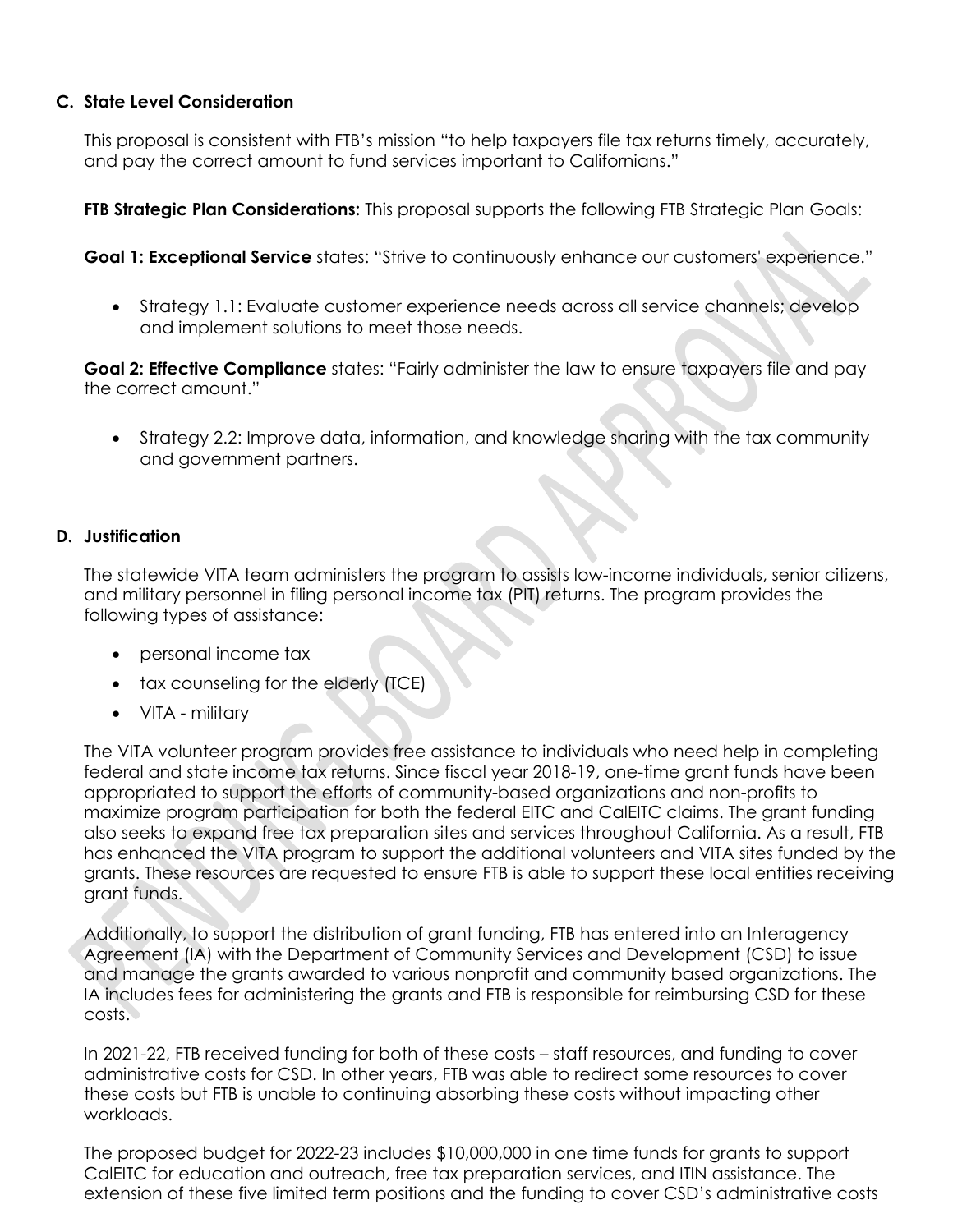will allow FTB to continue to support sites through additional trainings and technical support, consistent with the intent of the grant. FTB would note that if grant funds were to become an ongoing budget appropriation, these resources would also be needed as ongoing.

With these resources, the statewide VITA team supports the grantees by ensuring they understand the services and support activities FTB provides. The requests for VITA training and support has increased beyond the scope of what existing permanent staff can manage. As site coordinators prepare for filing season, new sites require more assistance. This increase in training and assistance will be in addition to that provided to established sites.

The statewide VITA program primarily uses Associate Operations Specialist (AOS), Staff Operations Specialist (SOS), and Senior Staff Operations Specialist (SrOS) to administer the program and assist taxpayers. Administrator I resources are used to manage and oversee the program and staff work. In 2021 -22, FTB received 4 limited term staff and 1 limited term Administrator position to support additional activities due to grant funding. To continue supporting CalEITC and VITA efforts at the expanded levels, FTB requests the following positions:

#### Staff Operations Specialist – two one-year limited-term positions

These staff members are coordinators and are responsible for outreach and training throughout California. The primary responsibilities for the coordinator include:

- Performing targeted outreach to counties throughout the state.
- Establishing and maintaining relationships with existing and new counties, non-profits, colleges, senior centers and other state departments.
- Coordinating pre-season meeting presentations with each contact.
- Coordinating training sessions for annual law and federal VITA software updates pertaining to California.
- Facilitating training sessions as the trainer or through Volunteer Program Coordinators (VPCs).
- Training the VPCs, military non-profits, colleges and other internal trainers.
- Collaborating with internal FTB representatives, the IRS and American association of Retired Persons (AARP) contacts.
- Acting as the VITA Subject Matter Expert (SME) for federal VITA software, it and Business Entity (BE) tax laws.
- Responding to VITA hotline calls.
- Supporting super Saturday events as the SME (technical support, quality review and return transmittals).

#### Associate Operations Specialist – two one-year limited-term positions and one one-year upgraded position

The VITA team also has AOS staff responsible for the following tasks:

- Acting as a VITA SME for PIT and BE tax law and federal VITA software.
- Updating the statewide VITA program's manual, including changes to federal VITA software.
- Coordinating training classes for VITA volunteers.
- Supporting super Saturday events (technical support, quality review and tax return transmittals).
- Assisting in coordination and presentation of statewide training.
- Maintaining contact lists for military, counties, grantees, etc.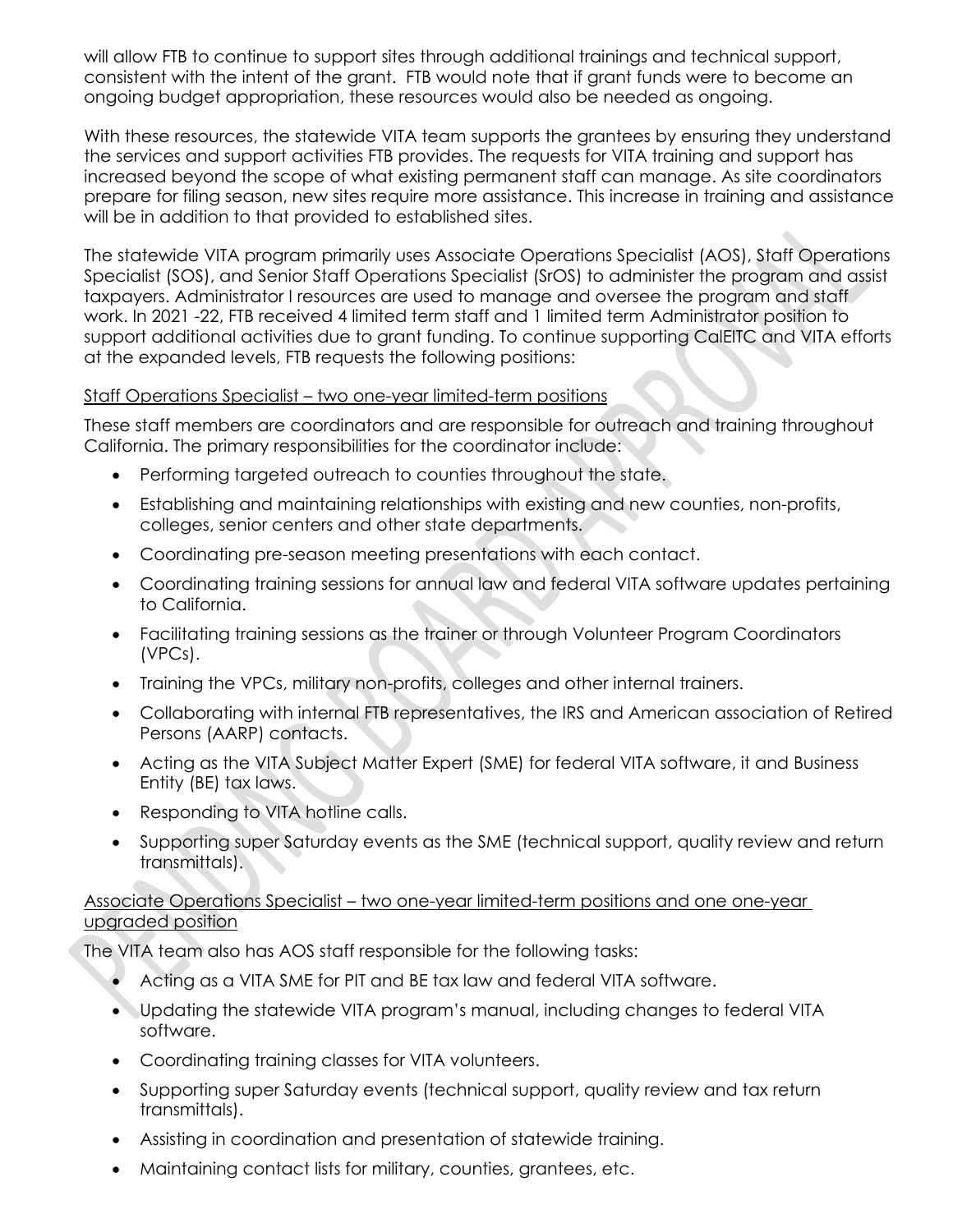- Coordinating and distributing site listings from the IRS to the State Interagency Team (SIT) partners.
- Responding to VITA hotline calls.

Upgrading a Staff Services Analyst to Associate Operations Specialist staff will support the increased workload generated from existing outreach efforts and increasing complexity of tax law. Having sufficient staff members will allow the VITA team to be more flexible in meeting training requests and in assisting customers throughout the filing season by providing assistance**.**

#### Administrator I – one one-year limited-term position

Prior to the 2021-22 augmentation, an Administrator I managed the VITA team and the technical support team. However, augmentation of the VITA team with the additional 4 limited term staff overextended the Administrator I beyond an acceptable span of control. To effectively manage and administer the VITA program at expanded levels, an Administrator I position was added to manage staff and daily program activities of the technical support team. This request to extend the Administrator I position will enable effective continued oversight and program management of the VITA and technical support team.

#### Consultant and professional services – one-time funding for \$548,000

FTB partnered with the CSD to utilize their grant funding infrastructure to issue and manage the grants awarded to various nonprofit and community based organizations. This coordination allowed the state to administer the grants most effectively and efficiently and ensure that nonprofit and community based partners were able to successfully market CalEITC and free tax preparation service. In 2021-22, FTB received one-time funding to reimburse CSD for administering the CalEITC grant. Therefore, FTB is requesting one-time funding to support this administrative cost.

#### **E. Outcomes and Accountability**

Based on the approval of grant funding targeted at expanding free tax preparation, FTB expanded support for the statewide VITA program to ensure grantees were successful.

The Customer Service Action Committee (CSAC) establishes standards for appropriate levels of service and considers options on how best to meet those performance levels. The implementation and ongoing progress of this proposal will be monitored by the CSAC, who will regularly report to executive management**.** While the action committee is also tasked with monitoring the use of resources associated with this proposal, the ultimate responsibility remains with the department's Chief Financial Officer.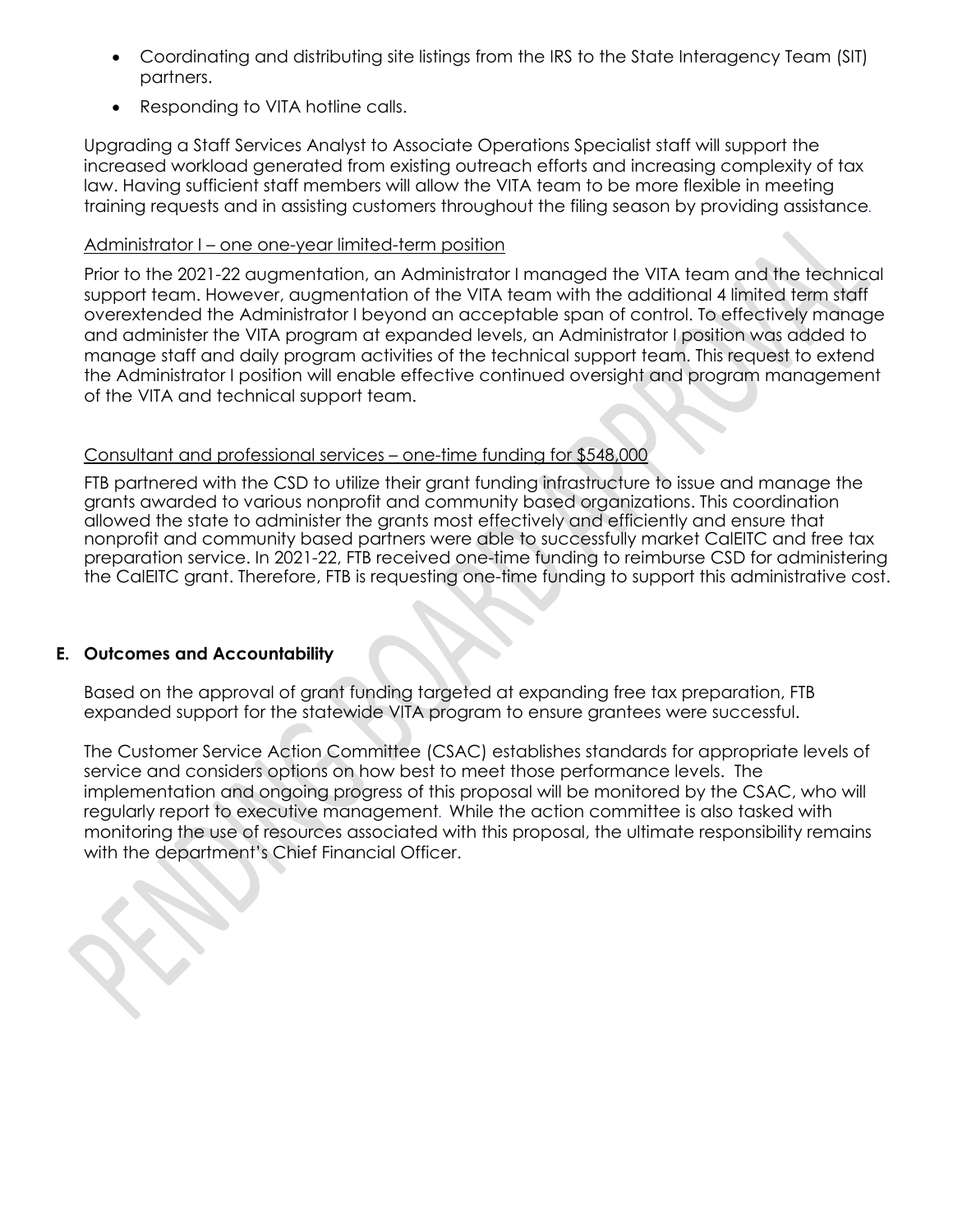Below are the projected outcomes for the Statewide VITA program:

| <b>Workload Measure</b>                                        | 2022-23 | $2023 - 24$ <sup>1</sup> | 2024-25 | 2025-26 | 2026-27 |  |  |  |  |  |
|----------------------------------------------------------------|---------|--------------------------|---------|---------|---------|--|--|--|--|--|
| <b>VITA Prepared Returns</b><br>Processed                      | 294,000 | 320,000                  | 320,000 | 320,000 | 320,000 |  |  |  |  |  |
| <b>VITA Prepared Returns</b><br>with EITC Claimed              | 105,840 | 115,200                  | 115,200 | 115,200 | 115,200 |  |  |  |  |  |
| <b>State Outreach Meetings</b>                                 | 8       | 11                       | 11      | 11      | 11      |  |  |  |  |  |
| <b>Training Events</b>                                         | 40      | 69                       | 69      | 69      | 69      |  |  |  |  |  |
| Individuals Trained                                            | 2,500   | 3,000                    | 3,000   | 3,000   | 3,000   |  |  |  |  |  |
| e-Bus Coordination Efforts<br>(mobile VITA sites) <sup>2</sup> | 30      | 40                       | 40      | 40      | 40      |  |  |  |  |  |
| Webinars                                                       | 13      | 13                       | 13      | 13      | 13      |  |  |  |  |  |
| Military Training <sup>3</sup>                                 | 10      | 10                       | 10      | 10      | 10      |  |  |  |  |  |

#### **Projected Outcomes**

Footnote 1: Assumption that FTB will receive 5 permanent positions instead of one-year LT. Footnote 2: VITA Team does not coordinate the e-Bus service. Public Affair oversees the e-Bus service. Assumption that FTB will resume e-Bus service.

Footnote 3: Military Training is based on military base capabilities and interest regardless of VITA resources.

#### **F. Analysis of All Feasible Alternatives**

#### **Alternative #1: Augment one-time FTB's budget by \$1,217,000 million General Fund in 2022-23 to fund five positions to administer the Statewide VITA program and fundreimbursement of costs to CSD to administer the grant process.**

This alternative will provide the necessary resources to administer the Statewide VITA program and continue administering education, outreach and assistance in preparing state income tax returns at the expanded service levels. Statewide VITA resources will increase self-compliance for low income, seniors, non-English speaking and disabled taxpayers. This alternative includes funding to reimburse CSD for administering the CalEITC grants.

#### **Alternative #2: Permanently augment FTB's budget by \$1,217,000 million General Fund in 2022-23 to fund five positions to administer the Statewide VITA program and fund-reimbursement of costs to CSD to administer the grant process.**

If the final state budget includes grant funding ongoing, this alternative will provide the necessary resources to administer the Statewide VITA program and continue administering education, outreach and assistance in preparing state income tax returns at the expanded service levels. Statewide VITA resources will increase self-compliance for low income, seniors, non-English speaking and disabled taxpayers. This alternative includes funding to reimburse CSD for administering the CalEITC grants.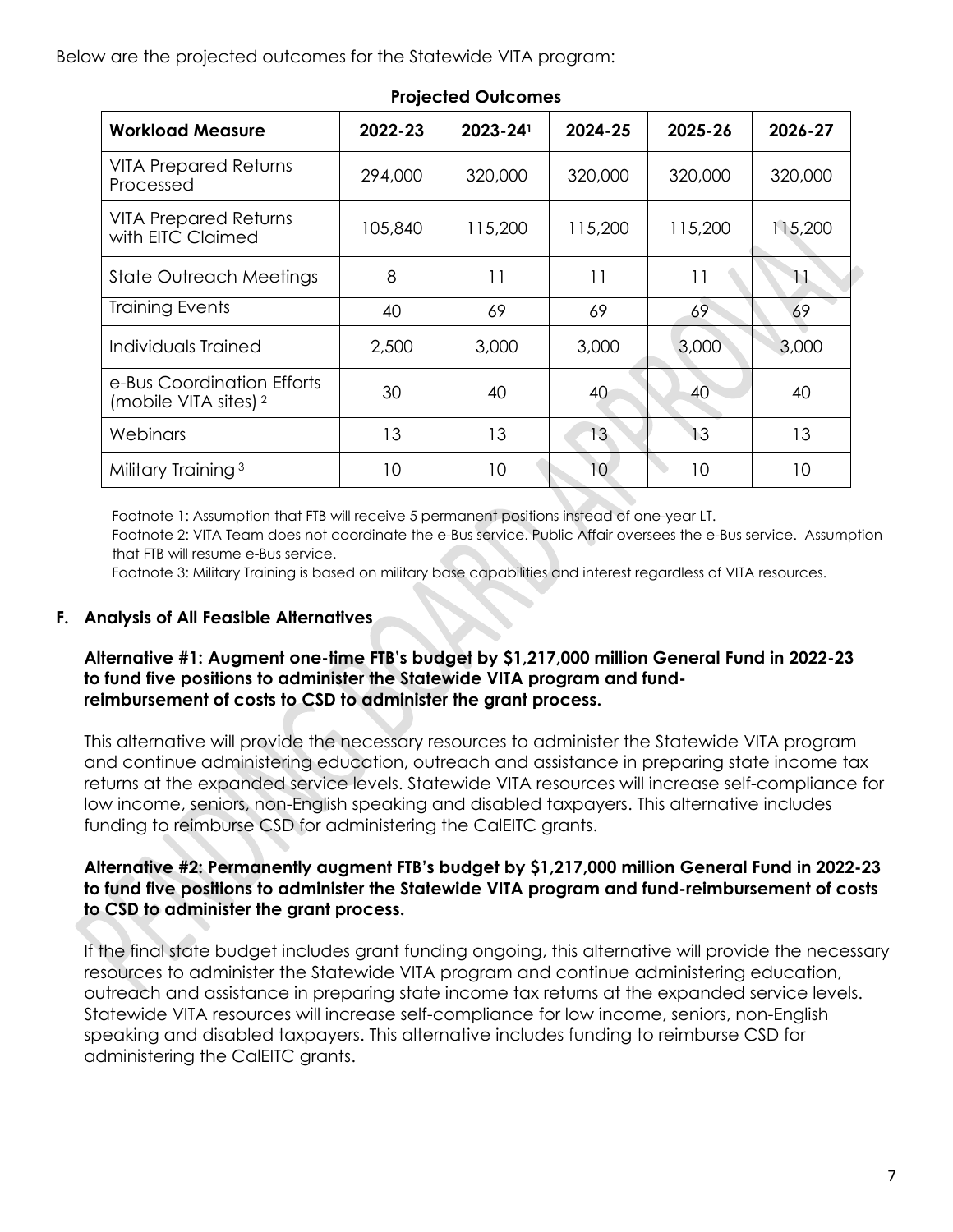#### **Alternative #3: Deny the proposal.**

One of the purpose of the CalEITC grant funding is to increase awareness of the VITA program and support California taxpayers. This alternative will negatively impact FTB's ability to meet its Strategic goal to improve customer service and not align with the administration's CalEITC intentions. If the requested resources are not provided, impacts include:

- Grantees will be unsupported as they seek to expand VITA sites and service.
- Fewer Community Events (in-person or hybrid).
- Californian's who can benefit most from using VITA services may remain unaware of this free service and will pay someone to file their return thus reducing the financial value of the CalEITC credit they earned.
- Increased calls to FTB's Taxpayer Services Center Section.
- Increased contacts to FTB Field Offices.
- Increase in return errors, fallout, and notices.
- Unprepared volunteers at VITA sites.

#### **G. Implementation Plan**

June 2022– All documents to establish the limited term positions are prepared and approved by the FTB Budget Officer and forwarded to Department of Finance.

June 2022 – Department of Finance notifies FTB of positions approval.

July 2022 –Limited Term positions are established and FTB begins hiring.

#### **H. Supplemental Information**

None.

#### **I. Recommendation**

#### **Alternative #1: Augment one-time FTB's budget by \$1,217,000 million General Fund in 2022-23 to fund five positions to administer the Statewide VITA program and fund-reimbursement of costs to CSD to administer the grant process.**

This alternative provides the resources necessary to manage the statewide vita program. This would ensure that CalEITC goals are met and the Statewide VITA team continues to provide the expected levels of customer service and support. This alternative includes funding to reimburse CSD for administering the CalEITC grants.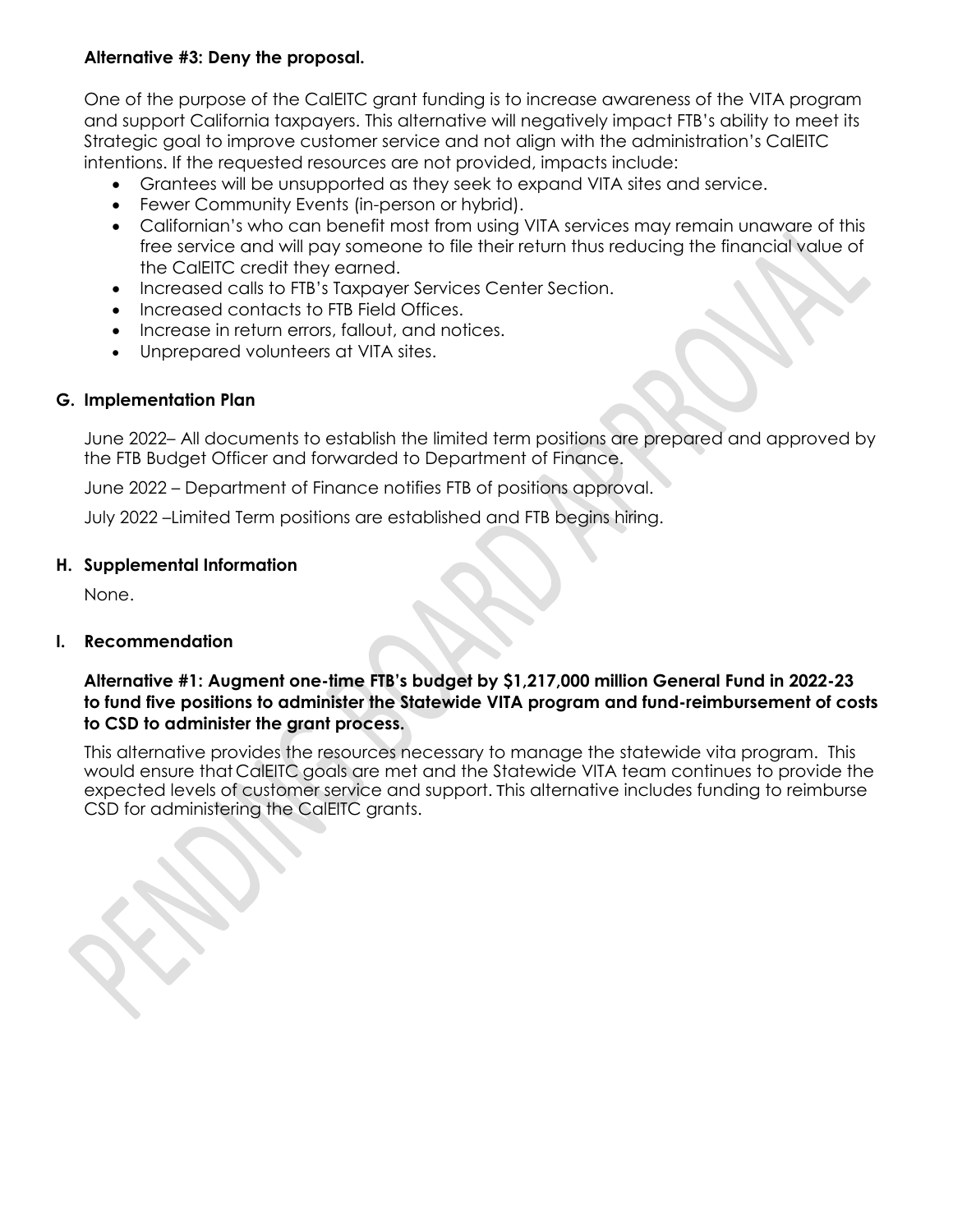## **BCP Fiscal Detail Sheet**

BCP Title:

BR Name:

Budget Request Summary

Personal Services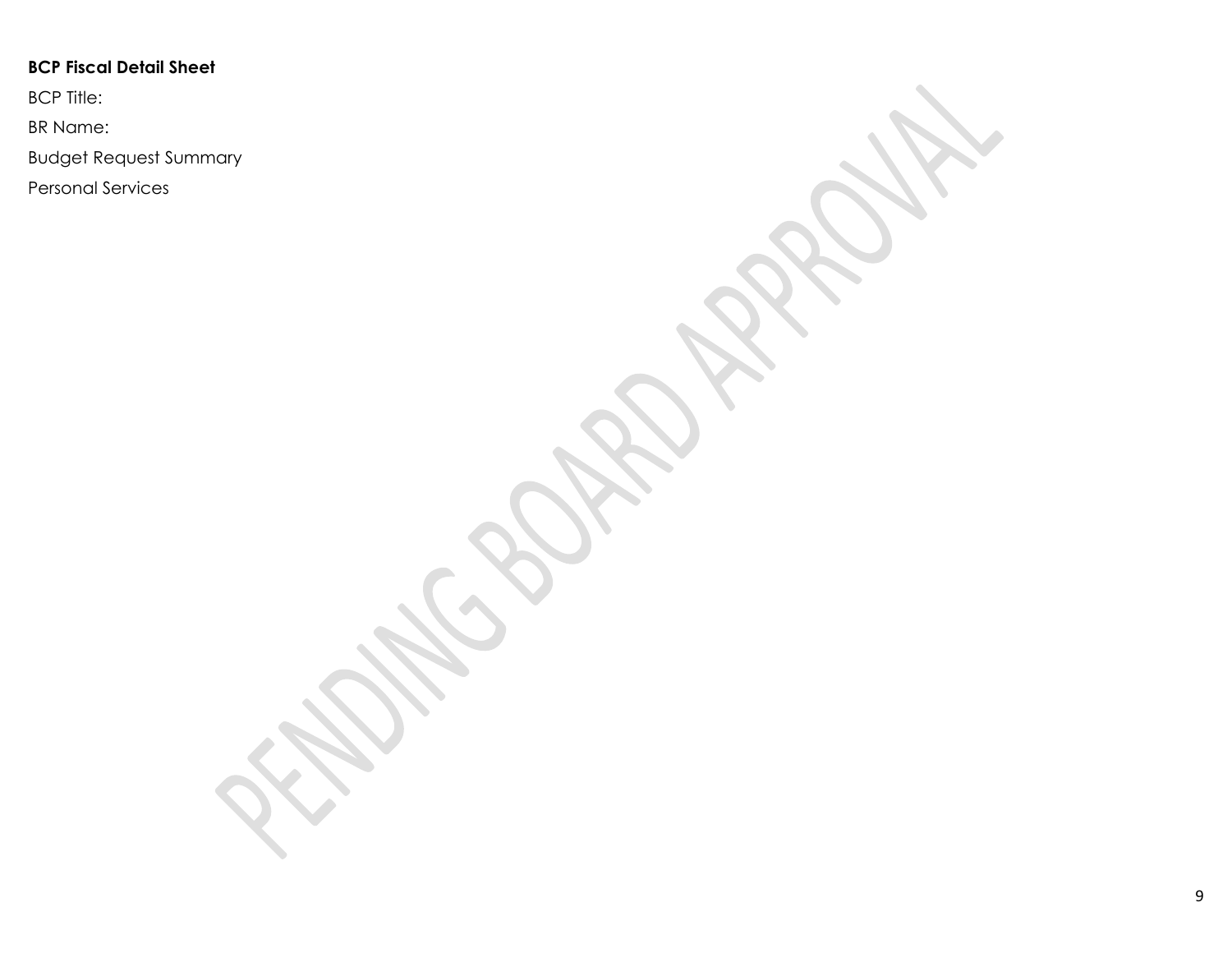#### 7730-033-BCP-2022-A1

|                                                                                     | CY  | BY              | $BY+1$       | $BY+2$          | $BY+3$   | <b>BY+4</b>     |
|-------------------------------------------------------------------------------------|-----|-----------------|--------------|-----------------|----------|-----------------|
| Positions                                                                           |     |                 |              |                 |          |                 |
| Permanent                                                                           | 0.0 | 5.0             | 0.0          | 0.0             | 0.0      | 0.0             |
| Temporary                                                                           | 0.0 | 0.0             | 0.0          | 0.0             | 0.0      | 0.0             |
| Exempt                                                                              | 0.0 | 0.0             | 0.0          | 0.0             | 0.0      | 0.0             |
| Board                                                                               | 0.0 | 0.0             | 0.0          | 0.0             | 0.0      | 0.0             |
| <b>Total Positions</b>                                                              | 0.0 | 5.0             | 0.0          | 0.0             | 0.0      | 0.0             |
|                                                                                     |     |                 |              |                 |          |                 |
| <b>Salaries and Wages</b>                                                           |     |                 |              |                 |          |                 |
| Earnings - Permanent                                                                |     | 423,000         | 0            | $\Omega$        | $\Omega$ | 0               |
| Earnings - Temporary                                                                |     |                 |              | $\Omega$        |          | $\overline{0}$  |
| Earnings - Statutory/Exempt                                                         |     |                 |              | $\Omega$        | O        | 0               |
| Overtime, Holiday, Other                                                            |     |                 | 0            | 0               | 0        | 0               |
| <b>Total Salaries and Wages</b>                                                     | \$0 | \$423,000       | \$0          | $\overline{50}$ | \$0      | $\overline{50}$ |
|                                                                                     |     |                 |              |                 |          |                 |
| <b>Staff Benefits</b>                                                               |     |                 |              |                 |          |                 |
| Dental Insurance                                                                    |     | 3,000           |              | 0               | 0        | 0               |
| <b>Disability Leave</b>                                                             |     |                 |              | $\Omega$        | ŋ        | 0               |
| Health Insurance                                                                    |     | 75,000          | n            | $\mathbf{0}$    | $\Omega$ | 0               |
| Life Insurance                                                                      |     |                 | n            | $\Omega$        | $\Omega$ | 0               |
| <b>Medicare Taxation</b>                                                            |     | 6,000           |              | 0               | 0        | 0               |
| <b>OASDI</b>                                                                        |     | 26,000          |              | 0               | ŋ        | 0               |
| Retirement                                                                          |     | 124,000         |              | U               | ŋ        | 0               |
| Unemployment Insurance                                                              |     |                 |              | 0               | 0        | 0               |
| Vision Care                                                                         |     |                 |              | 0               |          | 0               |
| Workers' Compensation                                                               |     | 2,000           |              | $\Omega$        | 0        | 0               |
| <b>Staff Benefits - Other</b>                                                       |     |                 | 0            | $\overline{0}$  | $\Omega$ | 0               |
| <b>Total Staff Benefits</b>                                                         | 0   | 236,000         | $\mathbf{0}$ | $\mathbf{0}$    | $\bf{0}$ | $\mathbf{0}$    |
|                                                                                     |     |                 |              |                 |          |                 |
|                                                                                     |     |                 |              |                 |          |                 |
| <b>Total Personal Services</b>                                                      | \$0 | \$659,000       | \$0          | \$0             | \$0      | \$0             |
| <b>Operating Expenses and Equipment</b>                                             |     |                 |              |                 |          |                 |
| <b>General Expense</b>                                                              |     |                 | 0            | 0               | 0        | $\overline{0}$  |
| Printing                                                                            |     |                 | n            | $\Omega$        | 0        | $\overline{0}$  |
| Communications                                                                      |     |                 |              | $\Omega$        | 0        | 0               |
| Postage                                                                             |     |                 | n            | $\Omega$        | 0        | 0               |
| Insurance                                                                           |     |                 |              | 0               |          | 0               |
| Travel                                                                              |     | 10,000          |              | 0               | 0        | 0               |
| Training                                                                            |     |                 |              | 0               | ŋ        | 0               |
| <b>Facilities Operations</b>                                                        |     |                 |              | $\Omega$        | 0        | 0               |
| Utilities                                                                           |     |                 |              | 0               | ŋ        | 0               |
| Consulting and Professional Services                                                |     | 548,000         |              | 0               | 0        | 0               |
| <b>Departmental Services</b>                                                        |     | $\Omega$        | U            | $\Omega$        | $\Omega$ | $\Omega$        |
|                                                                                     |     |                 |              |                 |          |                 |
| <b>Consolidated Data Centers</b>                                                    |     |                 | o            | 0               | $\Omega$ | 0               |
| Information Technology                                                              |     |                 |              |                 |          | 0               |
| Central Administrative Services                                                     |     |                 |              |                 |          | 0               |
| Office Equipment                                                                    |     |                 |              | ŋ               |          | $\pmb{0}$       |
| Other                                                                               |     |                 |              | 0               |          | 0               |
| Unclassified/Special Adjustment                                                     |     |                 |              | $\Omega$        | $\Omega$ | $\overline{0}$  |
| <b>Total Operating Expenses and</b>                                                 | \$0 | \$558,000       | \$0          | \$0             | \$0      | \$0             |
| Equipment                                                                           |     |                 |              |                 |          |                 |
| <b>Total Budget Request</b>                                                         | \$0 | \$1,217,000     | \$0          | \$0]            | \$0      | \$0             |
|                                                                                     |     |                 |              |                 |          |                 |
| <b>Fund Source - State Operations</b>                                               |     |                 |              |                 |          |                 |
| <b>General Fund</b>                                                                 |     | 1,217,000       | 0            | 0               | 0        | 0               |
| Federal Funds                                                                       |     |                 |              | 0               |          | 0               |
| Other/Special Funds                                                                 |     |                 |              |                 |          | $\overline{0}$  |
| Reimbursements                                                                      |     |                 | 0            | $\Omega$        | $\Omega$ | $\overline{0}$  |
|                                                                                     | \$0 | \$1,217,000     | \$0]         | \$0]            | \$0]     | \$0             |
| <b>Total State Operations Expenditures</b><br><b>Fund Source - Local Assistance</b> |     |                 |              |                 |          |                 |
| General Fund                                                                        |     |                 |              | $\Omega$        | ŋ        | 0               |
|                                                                                     |     |                 |              |                 |          |                 |
| <b>Federal Funds</b>                                                                |     |                 |              | $\Omega$        |          | $\overline{0}$  |
| Other/Special Funds                                                                 |     |                 |              | $\Omega$        | O        | $\overline{0}$  |
| Reimbursements                                                                      |     |                 |              | 0               | 0        | $\overline{0}$  |
| <b>Total Local Assistance Expenditures</b>                                          | \$0 | $\overline{50}$ | \$0          | 50              | 50       | \$0             |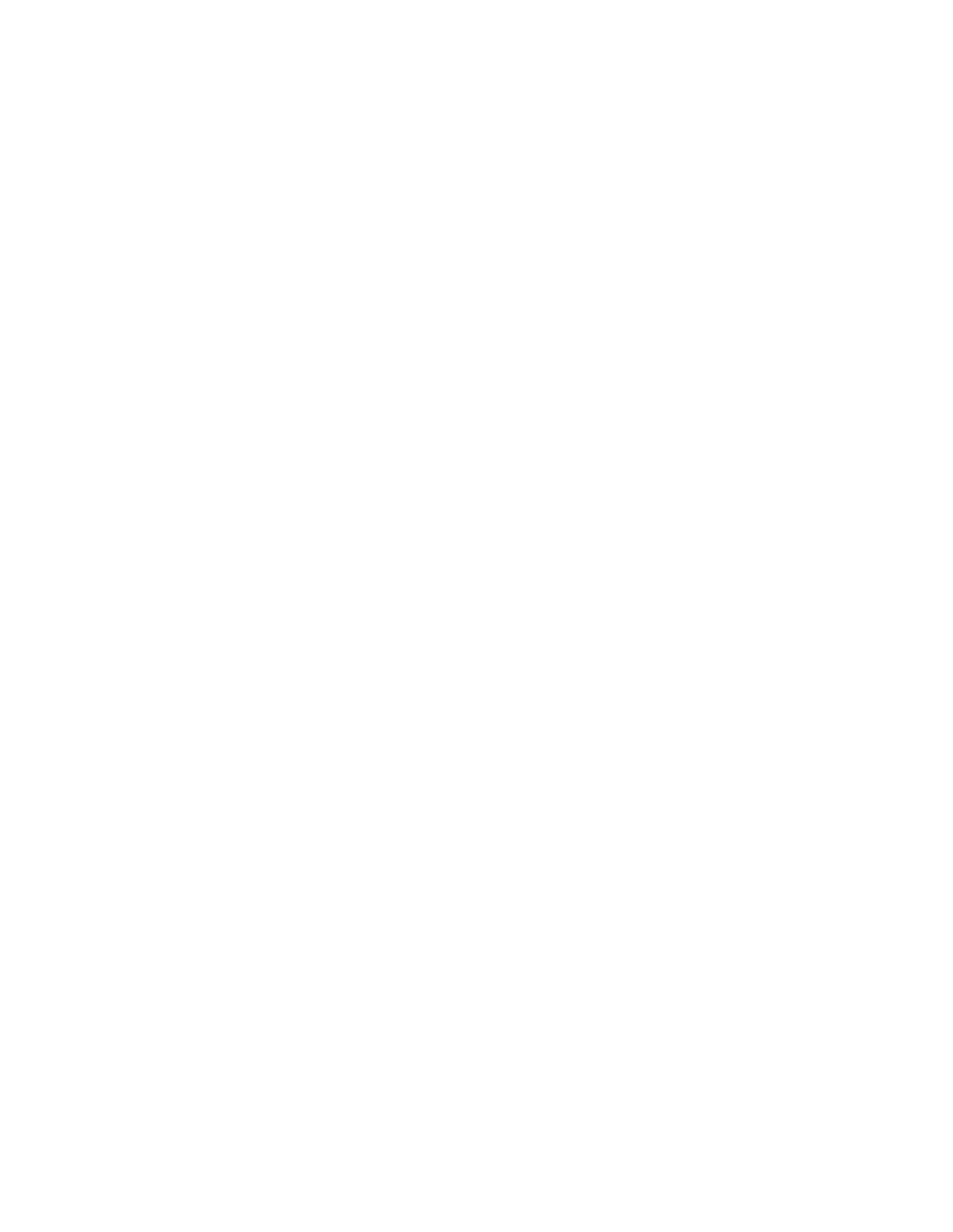### **2022-23 VITA SFL Attachment I Workload Measure**

| 2022-23 VITA SFL                                            | $ 2016 - 17 $ | $ 2017 - 18 $            | $ 2018-19 $ | $\vert$ 2019-20 $\vert$ | $2020 - 21^{2}$          | $\left  2021 - 22 \right ^{3}$ | $ 2022 - 23 $   | $ 2023 - 24^4 $ | $ 2024 - 25 $   | $ 2025 - 26 $   | $ 2026 - 27 $ |
|-------------------------------------------------------------|---------------|--------------------------|-------------|-------------------------|--------------------------|--------------------------------|-----------------|-----------------|-----------------|-----------------|---------------|
| VITA Prepared Returns Processed <sup>5</sup>                | 298,000       | 319,000                  | 320,000     | 235,000                 | 173,000                  | <b>TBD</b>                     | 294,000         | 320,000         | 320,000         | 320,000         | 320,000       |
| State Outreach Meetings                                     | $\circ$       | <sup>n</sup>             | 10          | 11                      | $\overline{\phantom{a}}$ |                                | 8               |                 | 11              |                 |               |
| Training Events                                             | 20            | 23                       | 69          | 63                      | 29                       | 30                             | 40              | 69              | 69              | 69              | 69            |
| Individuals Trained                                         | 500           | 690                      | 2,070       | 3,000                   | 1,410                    | 559, ا                         | 2,500           | 3,000           | 3,000           | 3,000           | 3,000         |
| e-Bus Coordination Efforts (mobile VITA sites) <sup>6</sup> | 11            | 25                       | 60          | 53                      |                          | $\overline{\phantom{0}}$       | 30              | 40              | 40              | 40              | 40            |
| Webinars                                                    |               | $\overline{\phantom{0}}$ | 11          | 13                      | 13                       | 13                             | 13 <sup>°</sup> | 13              | 13              | 13              | 13            |
| Military Training                                           | 10            | O                        | 10          | 8                       | $\overline{\phantom{a}}$ |                                | $10-10$         | 10              | 10 <sup>°</sup> | 10 <sup>°</sup> | 10            |

2: The COVID 19 pandemic affected the services and events of VITA and partners.

1: The COVID 19 pandemic impacted the number of tax returns processed in 2019-20. It did not affect the other data as most of the training efforts had concluded prior to February 2020, when the pandemic took hold.

3: The figures are year-to-date through mid-November 2021 and continue to be impacted by COVID-19 pandemic protocols.

4: Assumption that FTB will receive 5 permanent positions instead of one-year LT.

5: The actual filing of tax returns in 2021-22 starts in January 2022.

6: VITA Team does not coordinate the e-Bus service. Public Affair oversees the e-Bus service. Assumption that FTB will resume e-Bus service in 2022-23 and ongoing.

7: Military Training is based on military base capabilities and interest regardless of VITA resources.